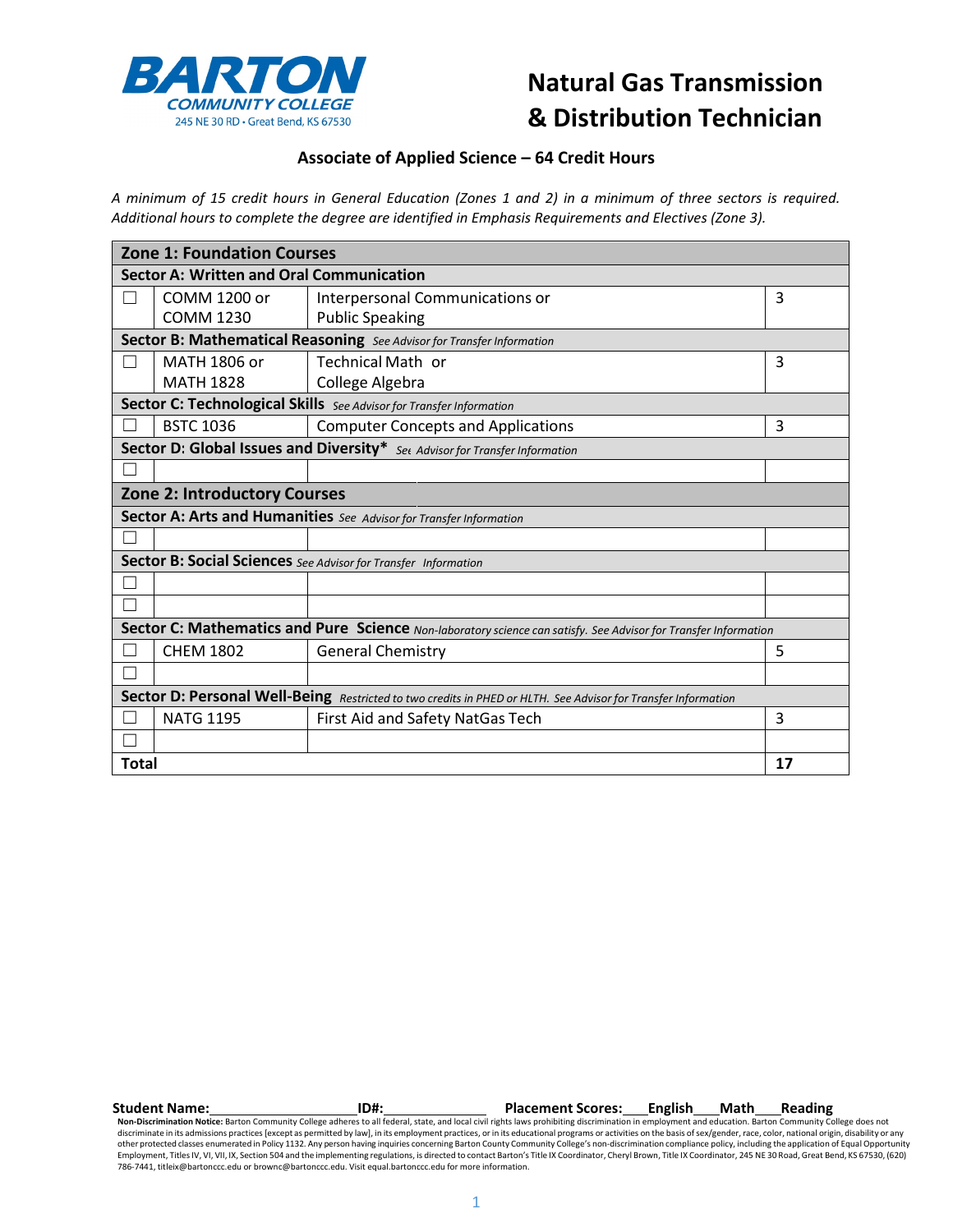

| Zone 3: Emphasis Requirements and Electives |                                     |                                                |                |  |  |  |
|---------------------------------------------|-------------------------------------|------------------------------------------------|----------------|--|--|--|
| <b>Sector A: Emphasis Requirements</b>      |                                     |                                                |                |  |  |  |
|                                             | <b>NATG 1100</b>                    | <b>DC Circuit Fundamentals</b>                 | 3              |  |  |  |
| $\Box$                                      | <b>NATG 1105</b>                    | <b>AC Circuit Fundamentals</b>                 | 4              |  |  |  |
| $\mathbf{L}$                                | <b>NATG 1110</b>                    | <b>Foundations of Natural Gas</b>              | 3              |  |  |  |
| $\Box$                                      | <b>NATG 1135</b>                    | <b>Basic Corrosion Field Technician</b>        | 3              |  |  |  |
|                                             | <b>NATG 1190</b>                    | <b>Natural Gas Transmission</b>                | 3              |  |  |  |
|                                             | <b>NATG 1200</b>                    | <b>Natural Gas Distribution</b>                | 3              |  |  |  |
|                                             | <b>NATG 1125</b>                    | <b>Electrical Devices &amp; Controls</b>       | 3              |  |  |  |
| $\Box$                                      | <b>NATG 1170</b>                    | <b>Gas Measurement &amp; Controls</b>          | 4              |  |  |  |
|                                             | <b>NATG 1150</b>                    | Introduction to Programmable Logic Controllers | 3              |  |  |  |
| ┐                                           | <b>BUSI 1800</b>                    | <b>Business Communications</b>                 | 3              |  |  |  |
|                                             | <b>Total</b>                        |                                                | 32             |  |  |  |
|                                             | <b>Sector B: Emphasis Electives</b> |                                                |                |  |  |  |
| ┐                                           | <b>NATG 1155</b>                    | Advanced Programmable Logic Controllers        | 4              |  |  |  |
|                                             | <b>NATG 1165</b>                    | Natural Gas Technician Internship              | $1 - 4$        |  |  |  |
|                                             | <b>NATG 1130</b>                    | <b>Electrical Devices and Controls II</b>      | 3              |  |  |  |
|                                             | <b>NATG 1180</b>                    | <b>Basic Corrosion I (NACE Seminar)</b>        | $\mathbf{1}$   |  |  |  |
|                                             | <b>Sector C: Other Electives</b>    |                                                |                |  |  |  |
|                                             | <b>PSYC 1000</b>                    | <b>General Psychology</b>                      | 3              |  |  |  |
|                                             | <b>ENGL 1236</b>                    | <b>Technical Communications</b>                | 3              |  |  |  |
|                                             | <b>PHED 1229</b>                    | <b>Scuba Diving</b>                            | 3              |  |  |  |
|                                             | <b>BUSI 1807</b>                    | <b>Customer Service</b>                        | 3              |  |  |  |
| $\Box$                                      | <b>ECON 1610</b>                    | <b>Principles of Macroeconomics</b>            | 3              |  |  |  |
|                                             | <b>ECON 1615</b>                    | <b>Personal Finance</b>                        | 3              |  |  |  |
|                                             | <b>HLTH 1248</b>                    | Personal & Community Health                    | 3              |  |  |  |
|                                             | <b>LIFE 1413</b>                    | <b>Environmental Science</b>                   | 3              |  |  |  |
|                                             | <b>PHSC 1400</b>                    | <b>Physical Science</b>                        | 3              |  |  |  |
|                                             | <b>ACCT 1602</b>                    | <b>General Accounting</b>                      | 3              |  |  |  |
|                                             | <b>BUSI 1600</b>                    | <b>Introduction to Business</b>                | 3              |  |  |  |
| □                                           | <b>LANG 1933</b>                    | Spanish for the Workplace                      | 3              |  |  |  |
| $\mathbf{L}$                                | <b>OFTC 1600</b>                    | <b>Beginning Keyboarding</b>                   | 3              |  |  |  |
| П                                           | <b>WELD 1349</b>                    | Gas Tungsten Arc Welding (GTAW)                | 3              |  |  |  |
|                                             | <b>WELD 1350</b>                    | Shielded Metal Arc Welding (SMAW)              | 3              |  |  |  |
| $\Box$                                      | <b>WELD 1351</b>                    | Gas Metal Arc Welding (GMAW)                   | 3              |  |  |  |
| $\Box$                                      | <b>WELD 1352</b>                    | <b>Cutting Processes</b>                       | 3              |  |  |  |
| $\Box$                                      | <b>AGRI 1217</b>                    | Commercial Driver's License-Theory             | 3              |  |  |  |
|                                             | <b>AGRI 1214</b>                    | Commercial Driver's License-Behind the Wheel   | $\overline{2}$ |  |  |  |
| $\Box$                                      | <b>MATH 1832</b>                    | Analytic Geometry & Calculus I                 | 5              |  |  |  |
|                                             | <b>MATH 1834</b>                    | Analytic Geometry & Calculus II                | 5              |  |  |  |
|                                             | <b>MATH 1836</b>                    | Analytic Geometry & Calculus III               | 3              |  |  |  |

Student Name: Reading<br>Non-Discrimination Notice: Barton Community College adheres to all federal, state, and local civil rights laws prohibiting discrimination in employment and education. Barton Community College does not discriminate in its admissions practices [except as permitted by law], in its employment practices, or in its educational programs or activities on the basis of sex/gender, race, color, national origin, disability or any other protected classes enumerated in Policy 1132. Any person having inquiries concerning Barton County Community College's non-discrimination compliance policy, including the application of Equal Opportunity<br>Employment, T 786-7441, [titleix@bartonccc.edu](mailto:titleix@bartonccc.edu) or [brownc@bartonccc.edu.](mailto:brownc@bartonccc.edu) Visit equal.bartonccc.edu for more information.